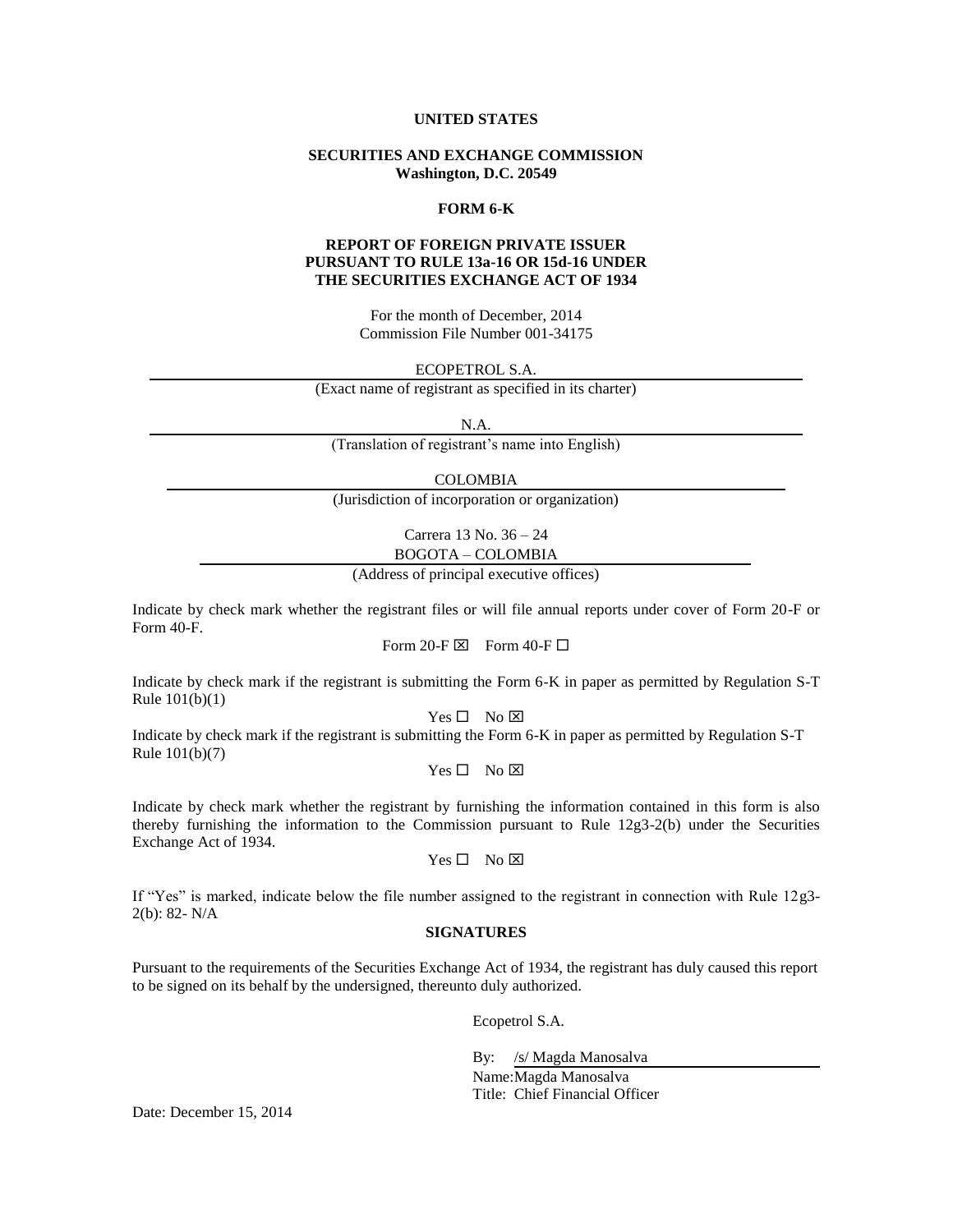## **Ecopetrol Announces 2015 Investment Plan to Maintain Production with Greater Cost Efficiency**

- The Group's investment plan of US\$7.86 billion is in line with the corporate strategy that is being developed, and allows the Company to adjust to the international environment.
- The Group's production of hydrocarbons is projected to be around 760 thousand barrels of petroleum equivalent per day in 2015, which is similar to that in 2014.
- Reduction in operating costs and expenses is estimated at US\$3.56 billion.

BOGOTA, Colombia, Dec. 15, 2014 -- Ecopetrol S.A. (BVC: ECOPETROL; NYSE: EC; TSX: ECP) reported today that its Board of Directors has approved an investment plan for 2015 of US\$7.86 billion.

The 2015 investments aim to achieve production of crude and gas amounting to around 760 thousand barrels per day of petroleum equivalent (kBOED) as an annual average for the Group, of which 710 thousand barrels are accounted for by Ecopetrol S.A.

The investments approved for 2015 are in line with the new, long-term corporate strategy (2030) which is currently being developed, focused on generating value and sustainability. The investments are consistent with the current situation of oil prices in the international market.

Ecopetrol has revised its portfolio of growth projects and implemented a strict process for reducing operating costs, prioritizing strategic investments that maximize value for shareholders. The plan for reducing operating costs and expenses stands at US\$3.56 billion, without prejudice to any additional optimizations under consideration by the Board of Directors.

Of the US\$7.86 billion total investment approved for the Group, US\$4.11 billion will be invested directly in projects of Ecopetrol S.A. and US\$3.75 billion in projects of affiliates and subsidiaries.

92% of the investments will be made in Colombia and the remaining 8% will be made abroad through affiliated companies. The predominant percentage of funds will be allocated towards production, the completion of the modernization of the Cartagena refinery, and strengthening of transportation capacity.

The breakdown by segment of approved investments is as follows:

------------------------------------------

#### **2015 Investment Plan of Ecopetrol S.A., Affiliates and Subsidiaries (figures in US\$ millions)**

| <b>Business Area</b>                      |       |
|-------------------------------------------|-------|
| Exploration                               | 503   |
| Production                                | 4,145 |
| Hydrocarbons in Unconventional Reservoirs | 40    |
| Transportation                            | 1,234 |
| Refining and Petrochemicals               | 1,800 |
| Other                                     | 138   |
| <b>TOTAL</b>                              | 7.860 |

The funds required for Ecopetrol S.A.'s investment plan of US\$ 4.11 billion and its contribution towards the investment of affiliates and subsidiaries in the amount of US\$1.93 billion will come from internal cash flow, divestment in non-strategic assets and financing. The Company has borrowing capacity, investment grade rating and access to capital markets in Colombia and abroad.

## **Bogota, December 15 , 2014**

*Ecopetrol is the largest company in Colombia and is integrated into the oil chain; it is among the 50 major oil companies in the world and among the four main ones in Latin America. Besides Colombia - where it generates over 60% of the national production - it is present in exploration and production activities in Brazil, Peru & US (Gulf of Mexico). Ecopetrol owns the largest refinery in Colombia and most of the pipeline and multi-product pipeline network in the country, and is significantly increasing its participation in biofuels.*